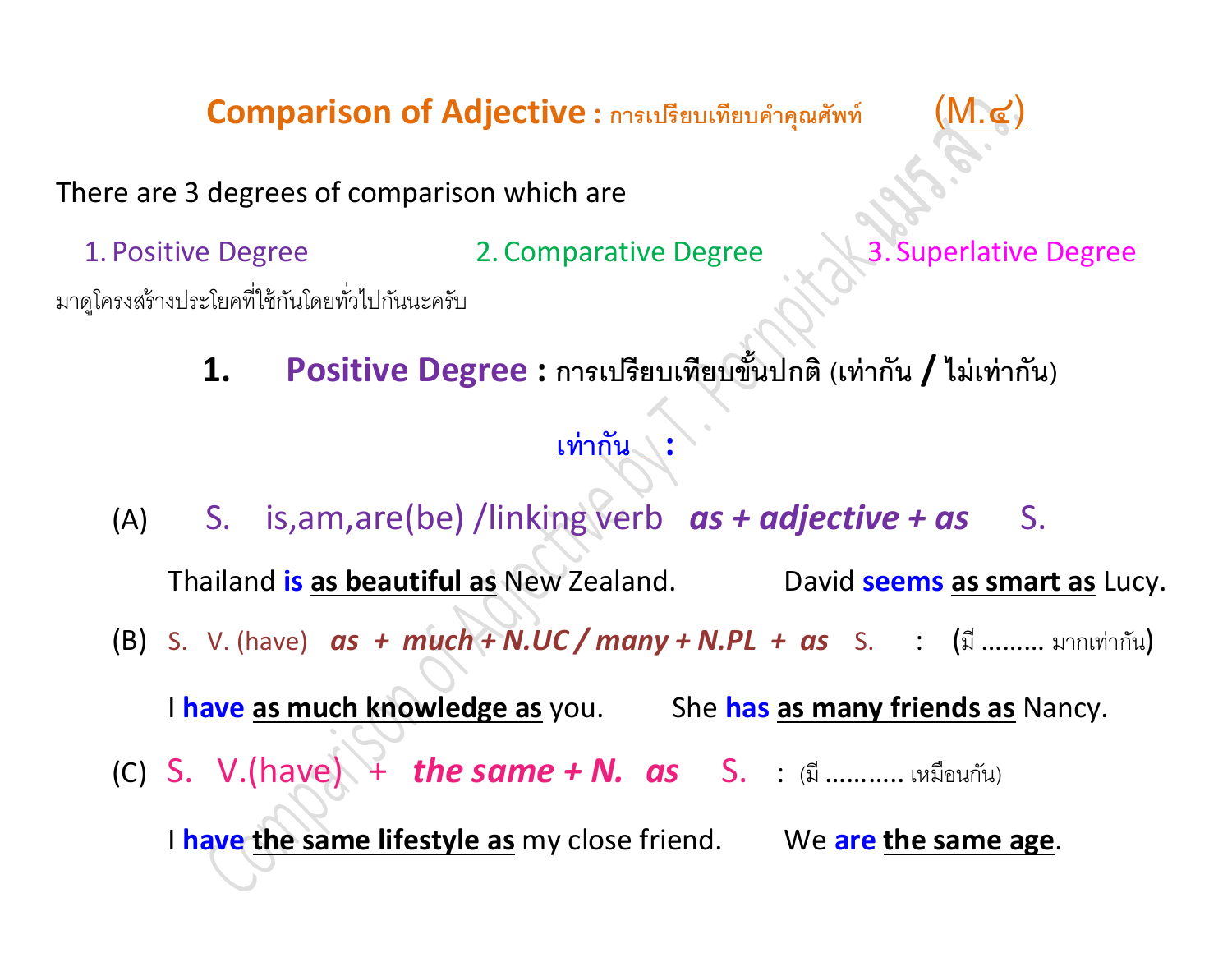#### **ไม่เท่ากัน** :

(A) S. be/linking verb  $\boldsymbol{not} + \boldsymbol{as}/\boldsymbol{so} + \boldsymbol{ad}$  *jective* +  $\boldsymbol{c}$ 

My life **is not so comfortable as** Tom's.

David doesn't **look not so excited as** his brother.



**2. Comparative Degree (มากกว่า / น้อยกว่า)**



Durians **are more delicious than** lemons. Thailand **seems more amazing than** Iraq.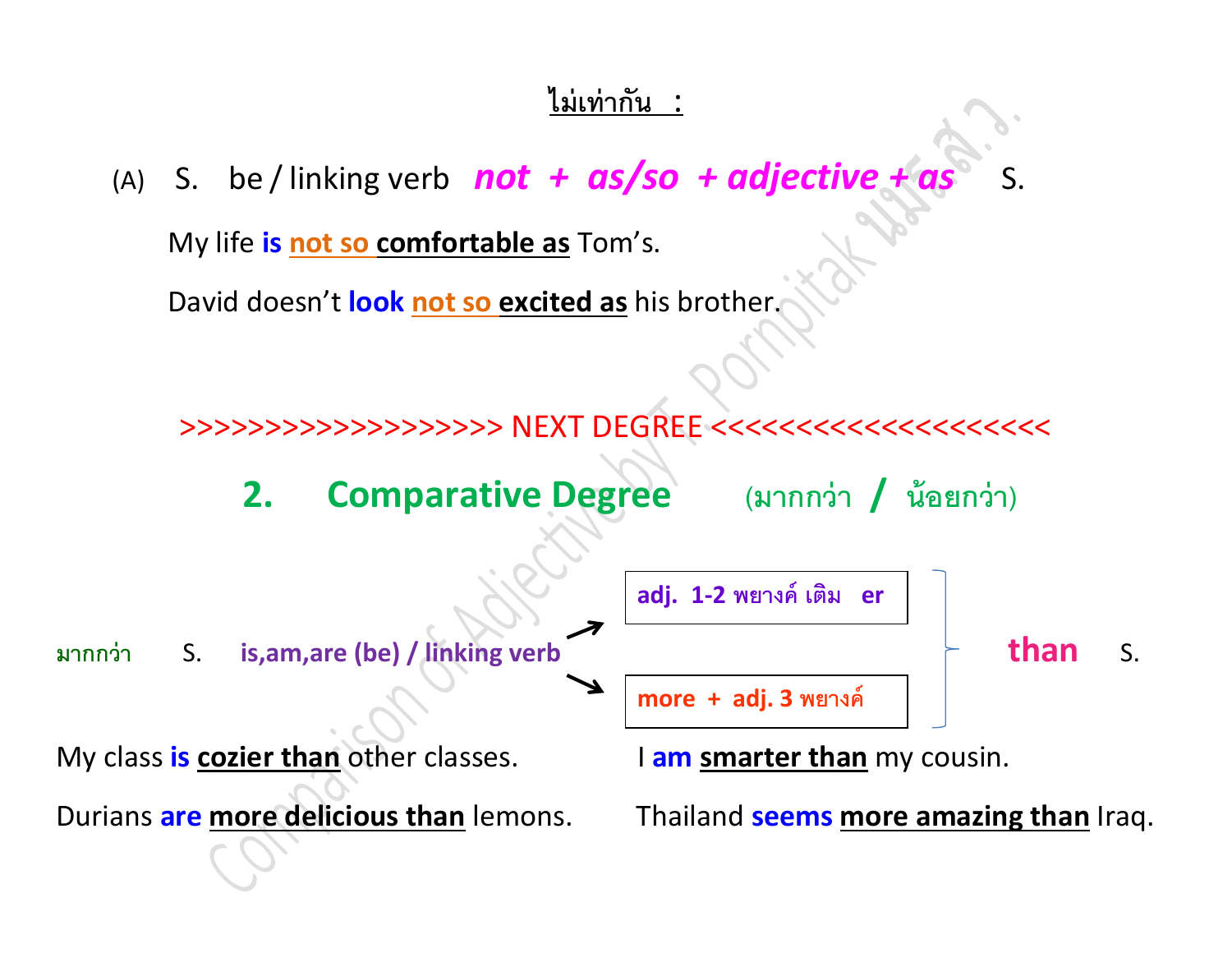# **Comparison Formation**

# **Write comparative and superlative form of the followings.**

**2. small**

- **3. old**
- **4. nice**
- **5. easy**
- **6. strong**
- **7. light**
- **8. cheap**
- **9. interesting**
- **10. happy**
- **11. tired**
- **12. scary**
- **13. narrow**

**14. new 15. friendly 16. good 17. bad 18. much/many 19. little 20. far** 21. **clever 22. delicious 23. famous 24. comfortable 25. expensive**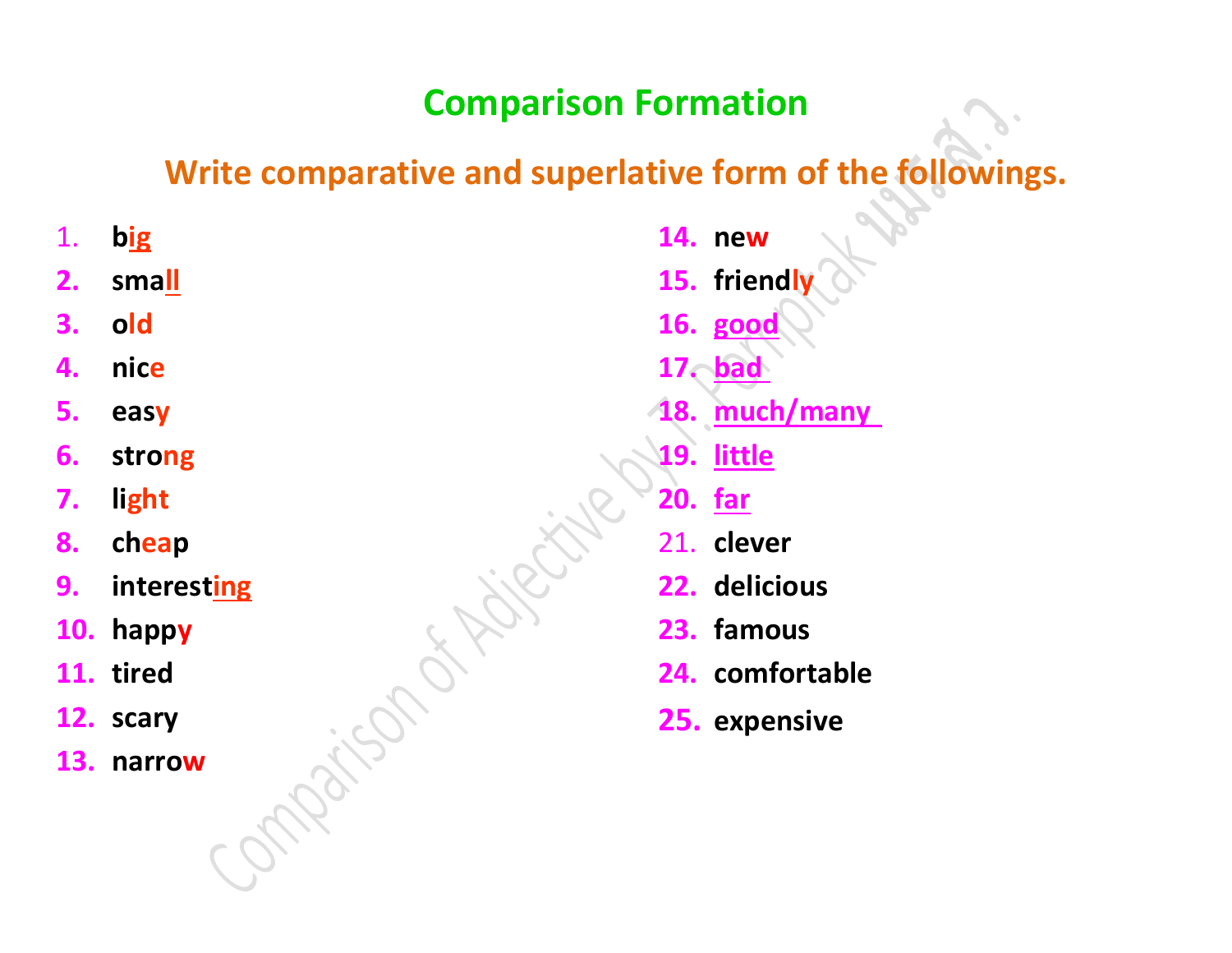